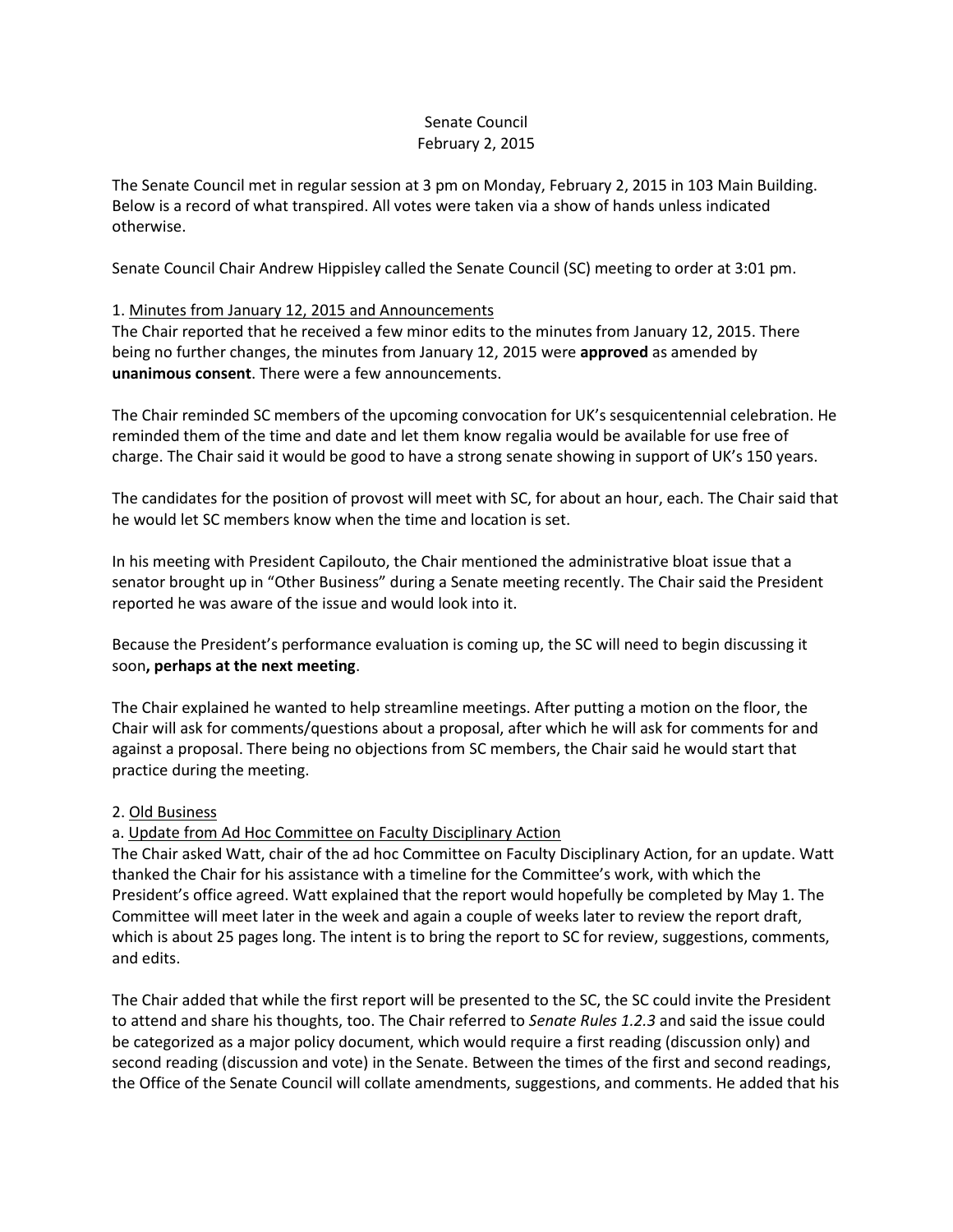intent was to have the report on the March agenda for the Senate for a first reading, with a second reading in April.

3. Diploma Content for Joint University of Kentucky-University of Louisville Executive MBA The Chair stated that the Senate was responsible for the informational content of diplomas. Although there might be ideas about font and design and color, there was nothing binding about the SC's opinion of format.

The Chair invited two guests, Gatton College of Business and Economics Dean David Blackwell and Steve Skinner (BE/Marketing and Supply Chain), to offer some background for the agenda item, which they did. There were a couple questions.

Porter **moved** to approve the informational content of the diploma for the Joint University of Kentucky-University of Louisville Executive MBA and Mazur **seconded**. There being no further discussion, a **vote** was taken and the motion **passed** with none opposed.

### 4. Nonstandard Calendars for MAP Courses

The Chair explained that the programs associated with the MAP courses in question (MAP 671, MAP 672, MAP 673, MAP 674, MAP 675, MAP 695, MAP 698, MAP 699, MAP 701, and MAP 719) were not yet approved, but were directly related to the next two agenda items. Guests Matthew Zook (AS/Geography) and Richard Schein (AS/Geography, department chair) explained the request for nonstandard calendars for the MAP courses.

Christ **moved** to approve the requested nonstandard calendars for MAP 671, MAP 672, MAP 673, MAP 674, MAP 675, MAP 695, MAP 698, MAP 699, MAP 701, and MAP 719, contingent upon approval of the associated graduate certificate and MS degree. Bailey **seconded**. There were a few comments from SC members. Zook and Schein said that the dates and deadlines listed in the proposal were largely the result of work with the Registrar's office and the Registrar's recommendations.

There being no further discussion, a **vote** was taken and the motion **passed** with none opposed.

#### 5. Committee Reports

# a. Senate's Academic Programs Committee (SAPC) - Margaret Schroeder, Chair

# i. Proposed New Graduate Certificate in Digital Mapping

The Chair asked Margaret Schroeder, chair of the Senate's Academic Programs Committee (SAPC), to explain the proposal. Guest Schroeder did so and commented that both the graduate certificate and master's of science degree were the result of a university technology grant. Grossman suggested that the faculty of record section change from a list of faculty (which would need to be formally maintained) to simply noting that the graduate faculty of the department would form the faculty of record. Both Zook and Schein agreed to change the proposal thusly.

The Chair said recommendation from the SAPC was that the Senate **move** to approve the establishment of a new Graduate Certificate in Digital Mapping in the Department of Geography within the College of Arts and Sciences. Because the motion came from committee, no **second** was required. There were a few additional comments from SC members. A **vote** was taken and the motion **passed** with none opposed.

ii. Proposed New Masters of Science in Digital Mapping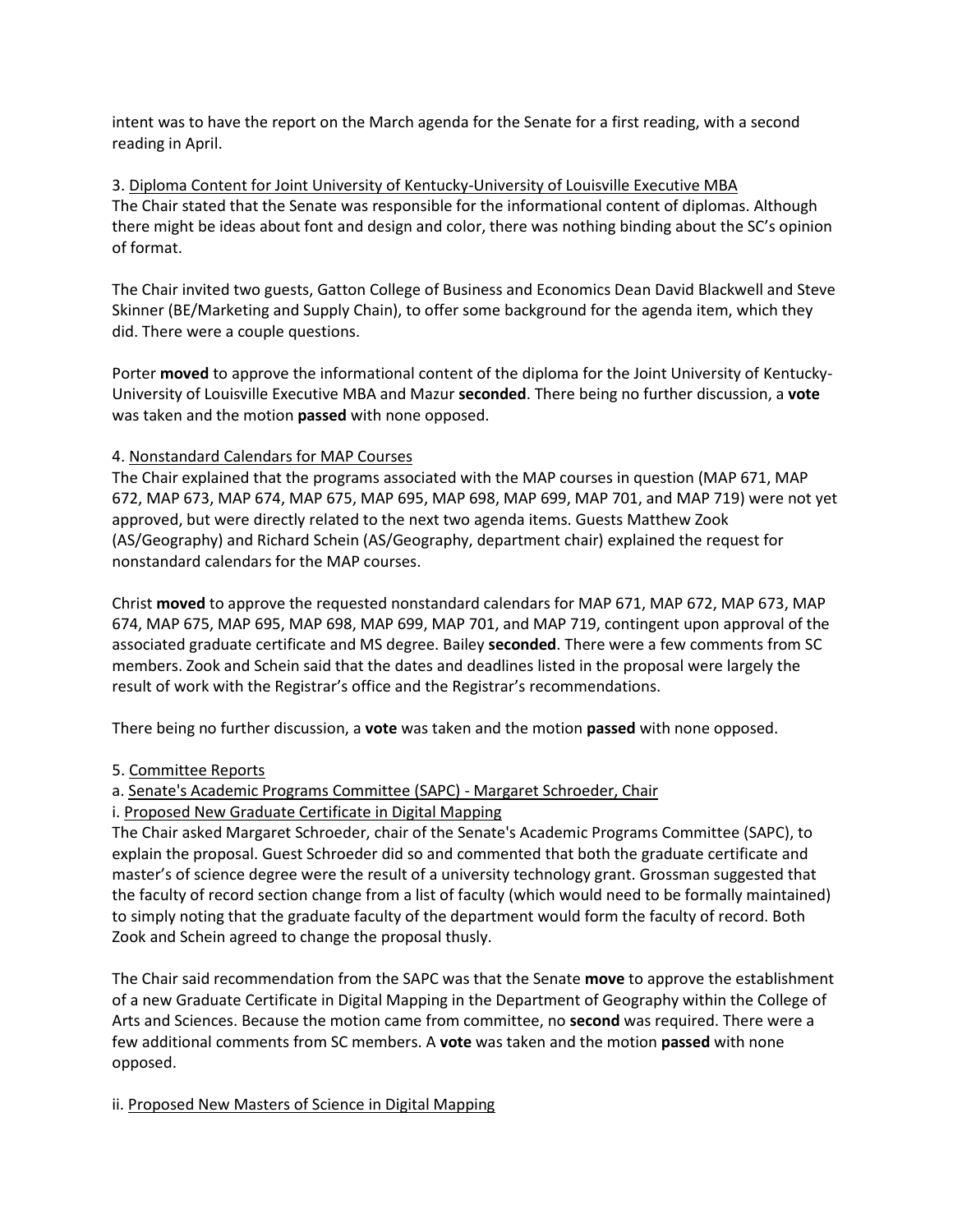Schroeder explained the proposal for SC members. In response to her, Zook and Schein agreed that they would amend the section on faculty of record to mimic the change to the graduate certificate (above).The Chair said that the SAPC recommended that the Senate **move** to approve the establishment of a new Master of Science in Digital Mapping in the Department of Geography within the College of Arts and Sciences. Because the motion came from committee, no **second** was required. There were no comments from SC members. A **vote** was taken and the motion **passed** with none opposed.

iii. Proposed New University Scholars Program: BS Agricultural Biotechnology and MS Medical Sciences Schroeder explained the proposal. Guests Bob Houtz (AG/Horticulture) and Joe Springer (HS/Physical Medicine and Rehabilitation) answered questions from SC members. The Chair said that the SAPC recommended the Senate **move** to approve the establishment of a new University Scholars Program in Agriculture Biotechnology and Master of Science Medical Sciences (ABT-MSMS) within the College of Agriculture, Food, and Environment, and the College of Medicine. There were a few questions from SC members. A **vote** was taken and the motion **passed** with none opposed.

### iv. Proposed New Undergraduate Certificate in Research in Human Health Sciences

Schroeder explained the proposal. Guest Gilson Capilouto (HS/Rehabilitation Science) answered questions from SC members. The Chair said that the SAPC recommended the Senate **move** to approve the establishment of a new Undergraduate Certificate in Research in Human Health Sciences in the College of Health Sciences. There were a few questions from SC members. A **vote** was taken and the motion **passed** with none opposed.

### v. Proposed New MS in Applied Behavior Analysis

Schroeder explained the proposal. Guest Alan Allday (ED/Early Childhood, Special Education, and Rehabilitation Counseling) answered questions from SC members. He confirmed that earning the degree would be sufficient for students to be employed in fields in which they do not need licensure to be successful.

The Chair said that the SAPC recommended the Senate **move** to approve the establishment of a new MS in Applied Behavior Analysis in the Department of Early Childhood, Special Education, and Rehabilitation Counseling within the College of Education. There were a few questions from SC members. A **vote** was taken and the motion **passed** with none opposed.

vi. Proposed New PhD in Plant Pathology dual degree with Brazil's Universidade Federal de Vicosa Schroeder explained the proposal and said there were two memoranda of understanding in the proposal, one from UK and one from Brazil's Universidade Federal de Vicosa. In addition, there was a residency requirement in place for both sets of students. Guests Lisa Vaillancourt (AG/Plant Pathology) and Associate Provost for Internationalization Susan Carvalho (also interim dean of the Graduate School) answered questions from SC. Carvalho explained that students would earn two separate PhDs in Plant Pathology, one from each university. If approved, this would be UK's first international dual degree. There were a number of questions from SC members.

Mazur asked for clarification of the difference in TOEFL numbers listed on two separate pages. Carvalho confirmed that the number should be 79 in both places. There was further discussion. Towards the end of the discussion, Brown asked if there was any requirement that students be given any notice if the collaboration comes to an end. Carvalho thanked Brown for his suggestion and said she would work with Legal Counsel and others to develop a teach-out agreement for both institutions.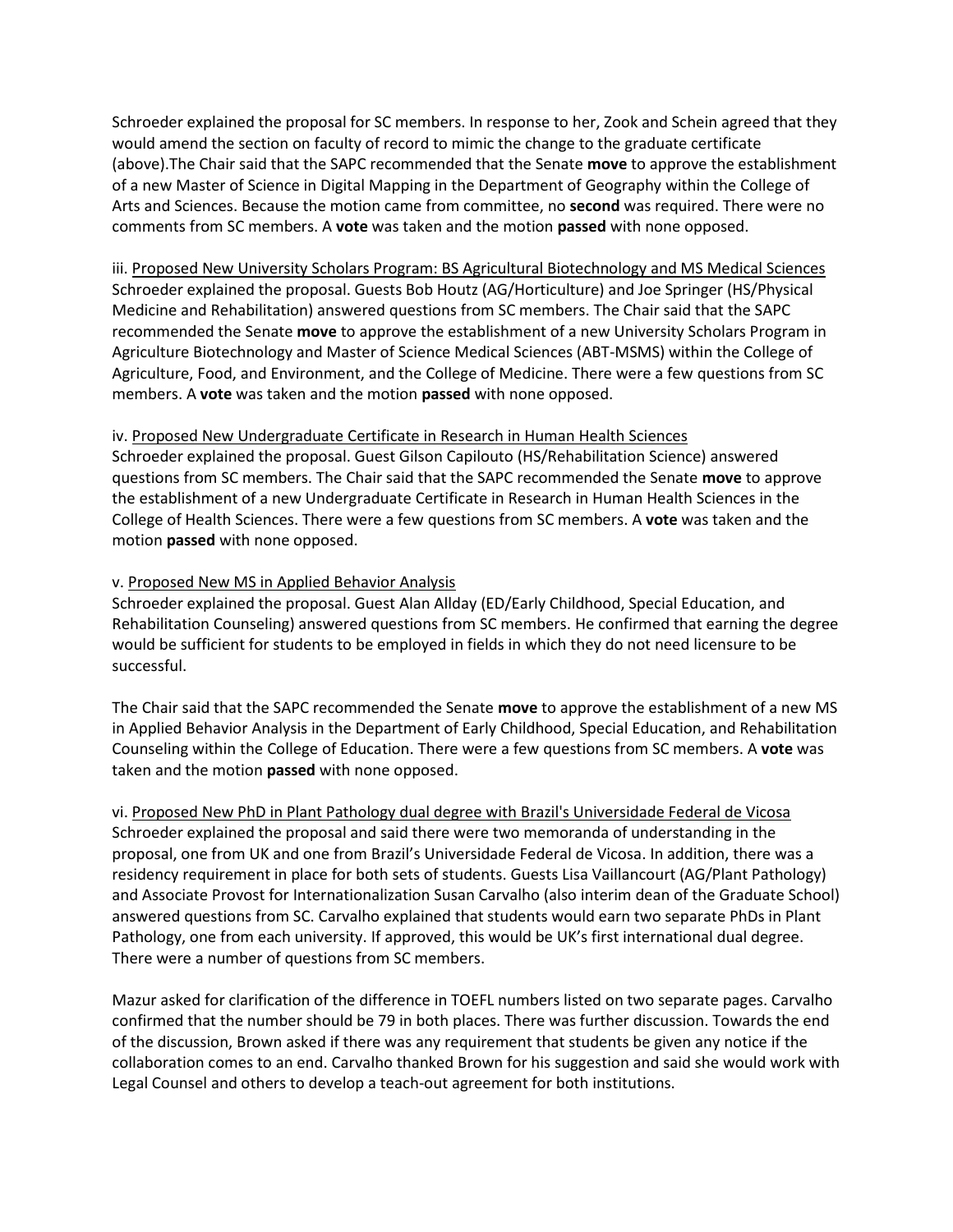When there were no further questions, the Chair said that the SAPC recommended the Senate **move** to approve the establishment of a new Dual Degree Program with Universidade Federal de Vicosa (Plant Pathology) in the Department of Plant Pathology within the College of Agriculture, Food, and Environment. A **vote** was taken and the motion **passed** with none opposed. The Chair asked that a revised proposal be sent in, with the correct TOEFL score.

6. Report from Ad Hoc Committee on Teacher-Course Evaluations - Jonathan Golding, Chair The Chair explained that some work had been done since the last discussion. There were a few revisions, as shown in track changes, though they were not major. The edits did, however, allow some faculty from the College of Medicine (ME) to feel more comfortable with mandatory use of the forms. The Chair said that ME would like an exemption from the form for some of its courses, although it could be said any college would want some type of exemption. ME was interested in exemptions from clinical courses. The Chair invited Guest Jonathan Golding (AS/Psychology), chair of the ad hoc Committee on Teacher-Course Evaluations, to talk with SC members about the report.

Golding said there had been someone from ME on the Committee, but they did not participate. He added that the Committee developed a common core of questions to be asked by everyone, but the Committee's report also assumes that individual questions can be added by anyone. It was then-Provost Christine Riordan who requested a universal questionnaire. Golding added that when researching practices elsewhere, there was not such segregation of individual instruments gauging the information in one university. Golding, Guest Ben Withers (associate provost for undergraduate education), and SC members discussed the report. The SC members involved in the discussion asked a number of questions but were largely receptive to the report. There were also a number of comments regarding the need for incentives to encourage online submission of teacher-course evaluations. The Chair thanked Golding and asked him for a revised report, to update a clerical error noted during discussion.

The Chair reminded SC members that the report was scheduled to go to the Senate the following Monday for discussion only (first reading). The Chair also thanked the SC members who contacted him in advance about concerns or questions regarding agenda items. He said the input had really made a big difference.

#### 7. Tentative Senate Agenda for February 9, 2015

There were a few comments and questions about the tentative agenda. Grossman **moved** that the SC approve the tentative Senate agenda for February 9, 2015 as an ordered list, with the understanding that items may be rearranged to accommodate guests' schedules. Mazur **seconded**. There being no discussion, a **vote** was taken and the motion **passed** with none opposed.

There being no further business to attend to, Grossman **moved** to adjourn and Oberst **seconded**. A **vote** was taken and the motion **passed** unanimously.

> Respectfully submitted by Andrew Hippisley, Senate Council Chair

SC members present: Bailey, Brown, Christ, Grossman, Hippisley, Kraemer, Mazur, Oberst, Osorio, Porter, and Watt.